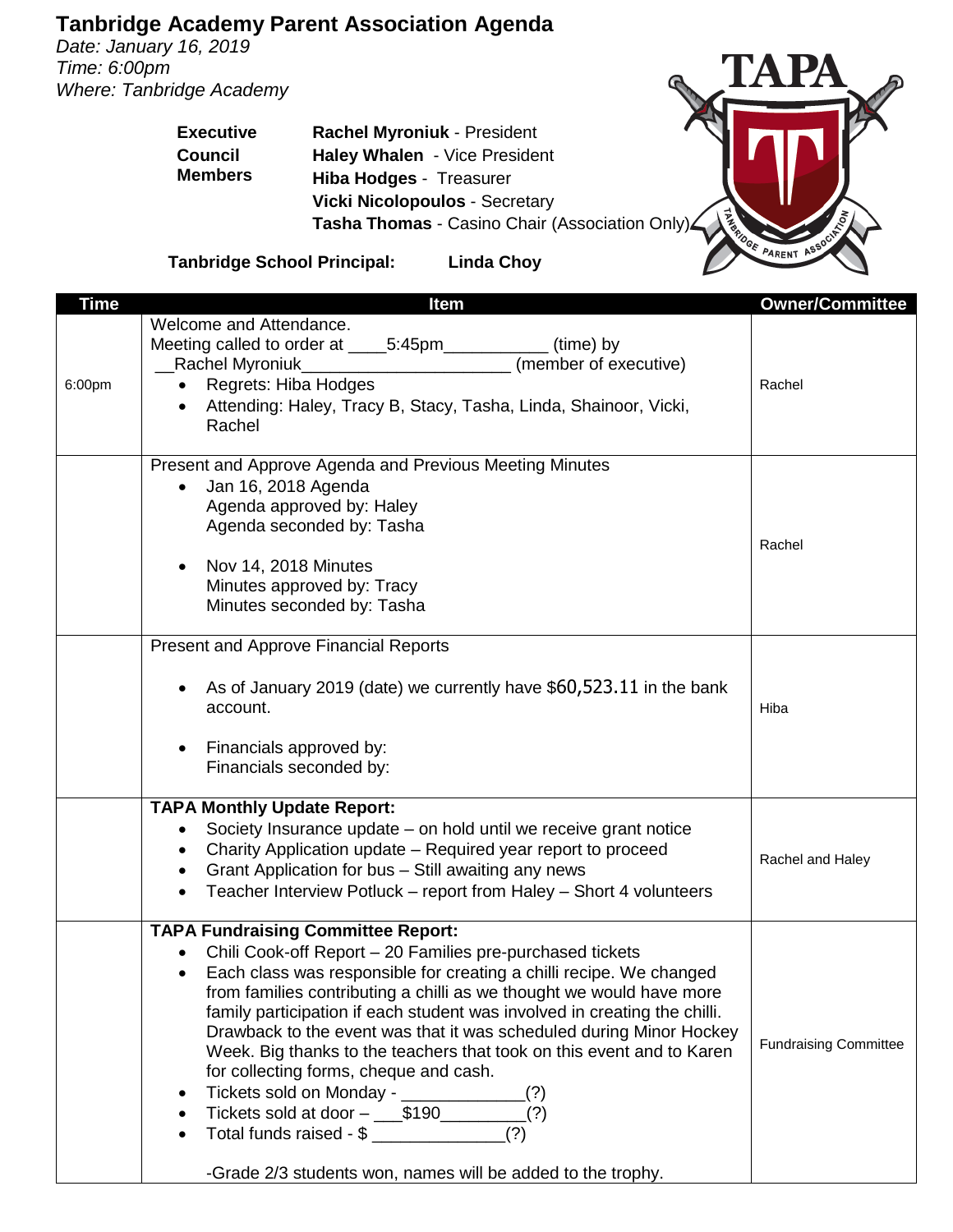## **Tanbridge Academy Parent Association Agenda**

*Date: January 16, 2019 Time: 6:00pm Where: Tanbridge Academy*

| -ballots given based on response/#of people attending (some ballots<br>went missing!)                                                       |                         |
|---------------------------------------------------------------------------------------------------------------------------------------------|-------------------------|
| -by grade worked well<br>-time wise maybe in October next year                                                                              |                         |
|                                                                                                                                             |                         |
| <b>School Report:</b>                                                                                                                       |                         |
| School Report:                                                                                                                              |                         |
| <b>Growth Mindset Seminar</b>                                                                                                               |                         |
| Will be hosting a February session<br>$\bullet$                                                                                             |                         |
| Opening up to younger families as well<br>$\bullet$                                                                                         |                         |
| Was a great forum for parents<br>$\bullet$                                                                                                  |                         |
|                                                                                                                                             | School representative - |
| School                                                                                                                                      | Linda Choy              |
| Lease is increasing by 50% next year<br>$\bullet$                                                                                           |                         |
| This leads to an increase in the number of students needed -<br>$\bullet$<br>hoping to increase enrollment to the 130 mark                  |                         |
| Looking to separate the Jr Kindergarten class from the<br>Kindergarten class to fit 16 in each rather than a combined 16 as it is<br>today. |                         |
| <b>Upcoming Planning and Decisions:</b><br>Family Carnival Planning (currently planned for Friday May 31,<br>2019)                          |                         |
| <b>Upcoming Planning and Decisions:</b><br><b>Family Carnival Planning</b>                                                                  |                         |
| Jen Tobin to lead planning as this will be part of the Grade 9<br>$\bullet$<br>fundraising team                                             |                         |
| Will be hosted at the school<br>$\bullet$                                                                                                   | Rachel                  |
| Potential ideas:                                                                                                                            |                         |
| Each class to create a game<br>$\bullet$                                                                                                    |                         |
| Grades 7-9 to help come up with ideas<br>$\bullet$                                                                                          |                         |
| There needs to be a charge for the tickets<br>$\bullet$                                                                                     |                         |
|                                                                                                                                             |                         |